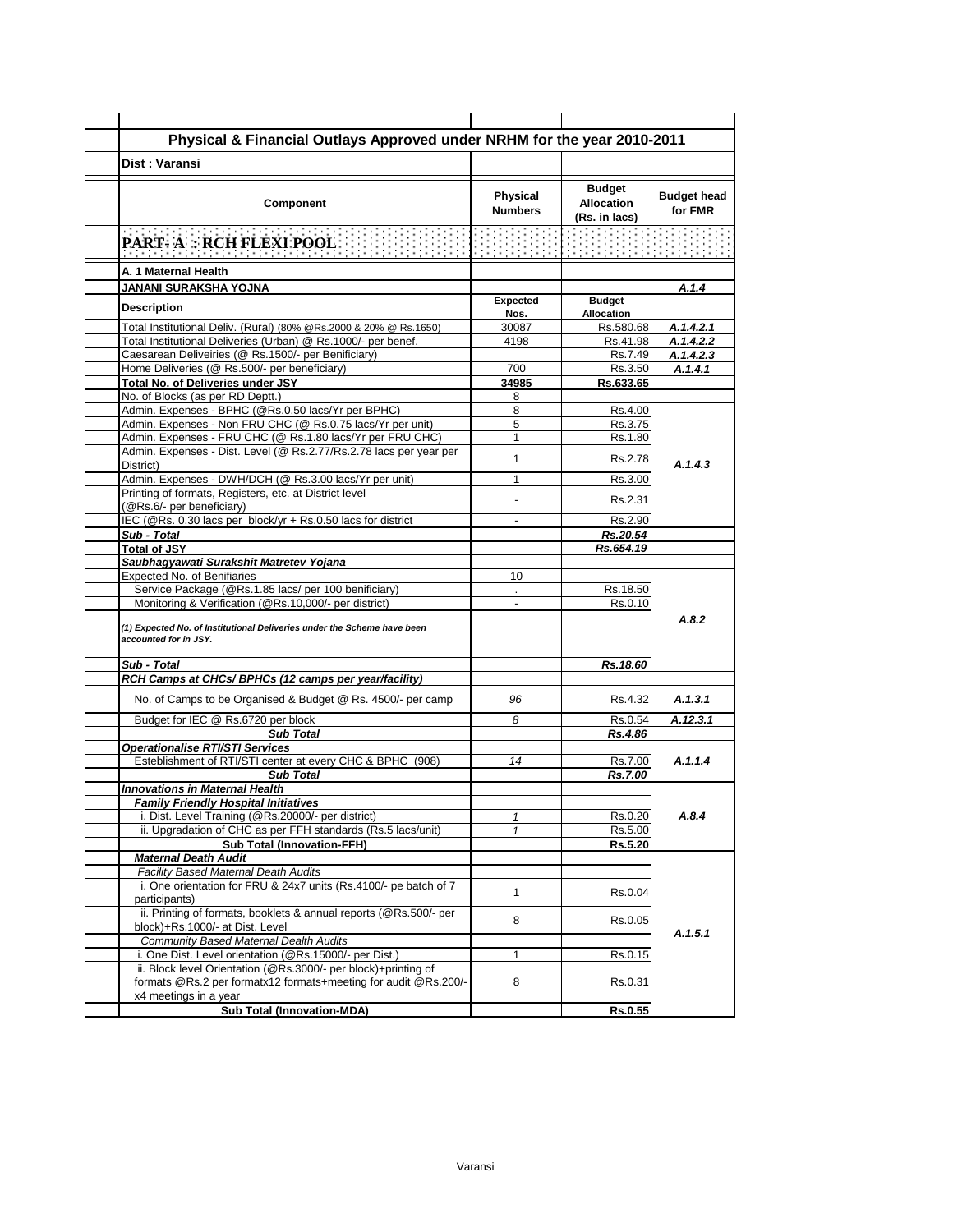| Component                                                                  | Physical<br><b>Numbers</b> | <b>Budget</b><br><b>Allocation</b><br>(Rs. in lacs) | <b>Budget head</b><br>for FMR |
|----------------------------------------------------------------------------|----------------------------|-----------------------------------------------------|-------------------------------|
| <b>Pregnant Women &amp; Child Tracking</b>                                 |                            |                                                     |                               |
| i. Orientation Workshop                                                    |                            |                                                     |                               |
| (a) At Dist. Level                                                         | 1                          | Rs.0.22                                             | A.10.3                        |
| (b) At Block Level @ Rs.6500/- block                                       | 8                          | Rs.0.52                                             |                               |
| ii. Printing of formats (730 format/block @Rs.2 per format)                | 5840                       | Rs.0.12                                             |                               |
| Sub Total (Innovation-Preg. Women & child tracking)                        |                            | <b>Rs.0.86</b>                                      |                               |
| <b>Strengthening of Sub Centers Accridited under JSY</b>                   |                            |                                                     |                               |
| Dissemination meeting in the District @ Rs 5000/-                          | 1                          | Rs.0.05                                             |                               |
| Upgradation of Sub Centre in Dist (From State Level)                       | 89                         | Rs.0.00                                             | A.1.1.5                       |
| Sub Total (Innovation-S.C. Accridited under JSY))                          |                            | <b>Rs.0.05</b>                                      |                               |
| Sub Total (Innovation in Maternal Health)                                  |                            | Rs.6.65                                             |                               |
| Sub-Total (Maternal Health)                                                |                            | Rs.691.30                                           |                               |
| <b>A.2 CHILD HEALTH</b>                                                    |                            |                                                     |                               |
| Comprehensive Child Survival Programme (CCSP)                              |                            |                                                     |                               |
| CCSP Training - FBNC (in 1st & 2nd phase districts only)                   |                            |                                                     |                               |
| Training Site - District Women Hospital                                    |                            |                                                     |                               |
| <b>Expected No. of Participants</b>                                        | 12                         |                                                     |                               |
|                                                                            |                            |                                                     |                               |
| No. of Batches to be Organised and Budget @ Rs.12,000 per Batch            | $\overline{2}$             | Rs.0.24                                             | A.11.5.2                      |
| No. of Batches to be Supervised and Budget @ Rs.3,200 per Batch            | $\mathbf{1}$               | Rs 0.03                                             |                               |
| Sub - Total                                                                |                            | Rs.0.272                                            |                               |
| Training at Medical College under CCSP Prog                                |                            |                                                     |                               |
| Support staff to Medical Collage                                           |                            | Rs.5.00                                             | A.11.5.2                      |
| Physicians training/F-IMNCI                                                |                            | Rs 0.00                                             |                               |
| <b>Sub Total</b>                                                           |                            | Rs.5.00                                             |                               |
| <b>CCSP Training - NSSK (in 3rd phase districts only)</b>                  |                            |                                                     |                               |
| Training Site - District Women Hospital                                    |                            |                                                     |                               |
| Expected No. of Participants                                               |                            |                                                     | A.11.5.5                      |
| No. of Batches to be Organised and Budget @ Rs.38,500 per Batch            | $\mathbf 0$                | Rs.0.00                                             |                               |
| No. of Batches to be Supervised and Budget @ Rs.3,500 per Batch            | $\mathbf 0$                | Rs 0.00                                             |                               |
| Sub - Total                                                                |                            | Rs.0.00                                             |                               |
| CCSP Training of ASHAs, ANMs, LHVs - (1st & 2nd Phase<br>Districts)        |                            |                                                     |                               |
| Expected No. of Participants (approx. 24 per batch)                        | 300                        |                                                     |                               |
|                                                                            |                            |                                                     | A.11.5.1                      |
| No. of Batches to be Organised and Budget @ Rs.1,65,000 per Batch          | $12 \overline{ }$          | Rs.19.80                                            |                               |
| No. of Batches of ToT and Budget @ Rs.2,39,000 per Batch                   | $\mathbf 0$                | Rs.0.00                                             |                               |
| Sub - Total                                                                |                            | Rs.19.80                                            |                               |
| CCSP Training of ASHAs, ANMs, LHVs - (3rd Phase Districts)                 |                            |                                                     |                               |
| Expected No. of Participants (approx. 24 per batch)                        | 0                          |                                                     |                               |
|                                                                            |                            |                                                     | A.11.5.1                      |
| No. of Batches to be Organised and Budget @ Rs.1,65,000 per Batch          | 0                          | Rs.0.00                                             |                               |
| No. of Batches of ToT and Budget @ Rs.2,39,000 per Batch                   | 0                          | Rs.0.00                                             |                               |
| Sub - Total<br>CCSP Training of Supervisors (in 1st & 2nd phase districts  |                            | Rs.0.000                                            |                               |
| only)                                                                      |                            |                                                     |                               |
| No. of Batches (16 participants) to be Organised and Budget @              |                            |                                                     |                               |
| Rs.24,500 per Batch                                                        | 33                         | Rs.8.085                                            | A.11.5.1                      |
| No. of Batches to be Supervised and Budget for Observer Visit @            |                            |                                                     |                               |
| Rs.3,200 per Batch                                                         | 6                          | Rs.0.19                                             |                               |
| Sub - Total                                                                |                            | Rs.8.277                                            |                               |
| <b>Site Stregthening</b>                                                   |                            |                                                     |                               |
| Strengthening of FBNC/NSSK Site (@ Rs.30,000/- per site)                   | 1                          | Rs.0.30                                             | A.11.5.1                      |
| Strengthening of CCSP Training Site (@ Rs.2,33,500/- per site)             | 0                          | Rs.0.00                                             |                               |
| <b>Sub Total</b>                                                           |                            | Rs.0.30                                             |                               |
| Establishment, Operationalisation & Construction of SNCU                   |                            |                                                     |                               |
| Establishment and Operating Exp. Of old SNCU in 7 Dist. @Rs.25             | 0                          | Rs.0.0                                              | A.2.2                         |
| lacs                                                                       |                            |                                                     |                               |
| Construction of of new SNCU in 5 Dist. (@Rs.30 lacs)                       | 0                          | Rs.0.0                                              | A.9.2.2                       |
| Sub - Total                                                                |                            | Rs.0.0                                              |                               |
| Infant death audit (Aligarh & Banda only)<br>No. of blocks in the district | $\mathbf 0$                |                                                     | A.2.8                         |
|                                                                            |                            | Rs.0.0                                              |                               |
| Sub - Total                                                                |                            | Rs.0.00                                             |                               |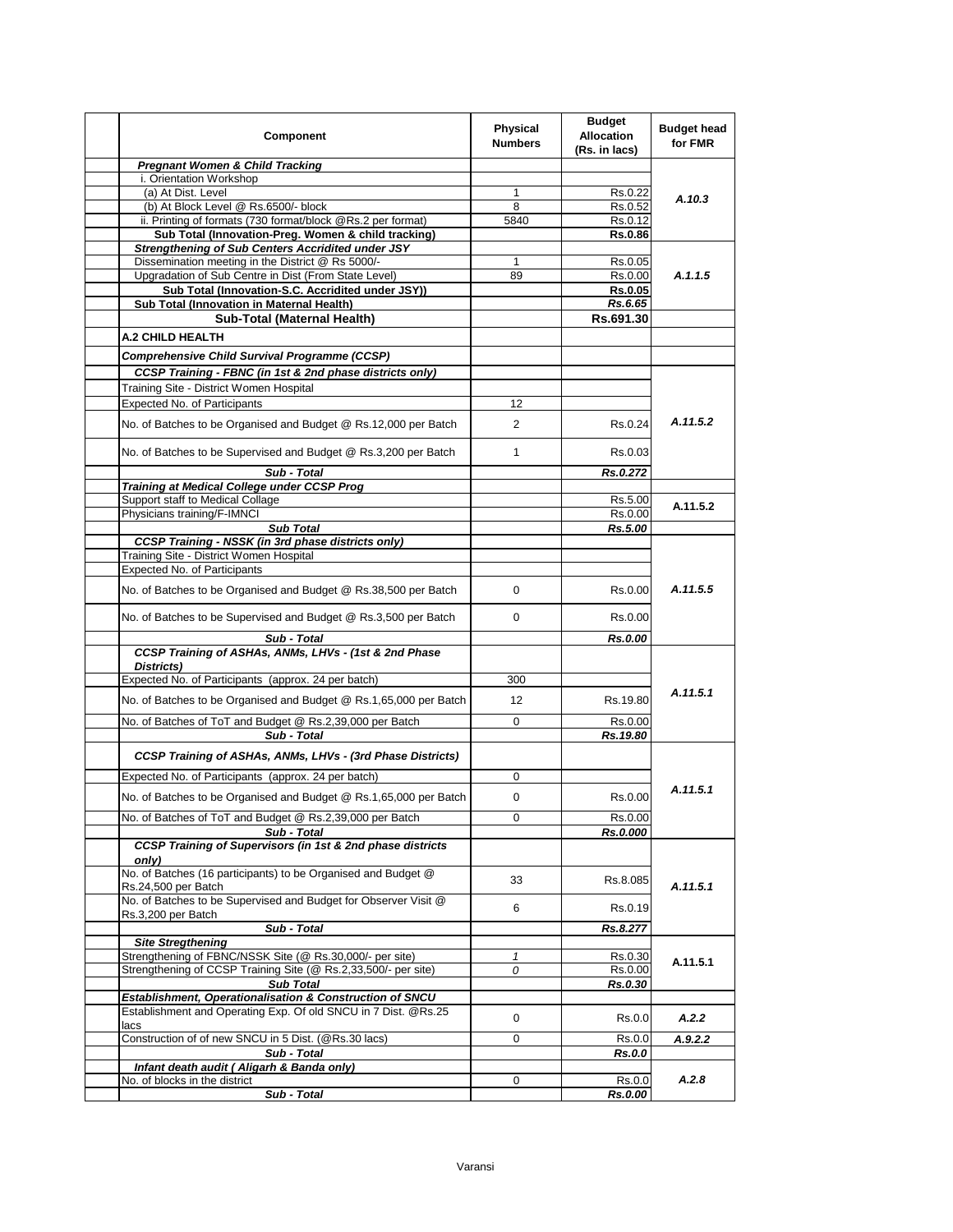| Component                                                                                                                  | Physical<br><b>Numbers</b> | <b>Budget</b><br><b>Allocation</b><br>(Rs. in lacs) | <b>Budget head</b><br>for FMR |
|----------------------------------------------------------------------------------------------------------------------------|----------------------------|-----------------------------------------------------|-------------------------------|
| Infant & Young Child feeding (IYCF)                                                                                        |                            |                                                     |                               |
| Mass Awareness Campaign during World Breastfeeding Week                                                                    | $\mathbf{1}$               | Rs.0.50                                             | A.2.5                         |
| Sub - Total                                                                                                                |                            | Rs.0.50                                             |                               |
| Supportive Supervision through Reputed Institutions (for 1st<br>& 2nd pase districts only)                                 |                            |                                                     |                               |
| One Supervisor per block @ Rs.5,000/- p.m. for 12 months                                                                   | 0                          | Rs.0.0                                              |                               |
| Mobility for supervisors @ Rs.3,000/- p.m. for 12 months                                                                   | 0                          | Rs.0.0                                              |                               |
| Institutional support @ Rs.5,000/- p.m. for 12 months                                                                      | 0                          | Rs.0.0                                              |                               |
| Sub - Total                                                                                                                |                            | Rs.0.00                                             |                               |
| Sub-Total (CCSP)                                                                                                           |                            | Rs.34.15                                            |                               |
| Implementation of Bal Swasthya Poshan Mah (BSPM)                                                                           |                            |                                                     |                               |
| Joint Meetings of Health & ICDS - 2 Planning Meetings at District<br>Level in a year @ Rs. 5000/- per meeting for 2 Rounds | 1 Dist.                    | Rs.0.10                                             |                               |
| Joint planning meeting of health and ICDS at Block level Rs. 2000 per<br>meeting for 2 rounds                              | 8 Blocks                   | Rs 0.32                                             |                               |
| Joint Orientation of ASHAs & ANMs (@Rs. 25/- per participant) for 2<br>Rounds                                              | 2888 ANM and<br>AWW        | Rs.1.44                                             | A.2.7                         |
| Printing of Guidelines, Reporting & Monitoring Formats (@ Rs.2,000/- per<br>block/round) for 2 rounds                      | 8 Blocks                   | Rs.0.32                                             |                               |
| Dissemination meeting at District level Rs. 5000 per meeting per<br>District for 2 Rounds                                  | 1 Dist.                    | Rs 0.10                                             |                               |
| Sub - Total                                                                                                                |                            | <b>Rs.2.28</b>                                      |                               |
| <b>School Health Programme</b>                                                                                             |                            |                                                     |                               |
| Total No. of Blocks in the district                                                                                        | 8                          |                                                     |                               |
| No. of Schools to be covered (60 Schools per block)                                                                        | 480                        |                                                     |                               |
| District Sensitization workshop                                                                                            | $\mathbf{1}$               | Rs. 0.15                                            |                               |
| Contingencies for printing of Health Card, etc. (@Rs.500/- per school)                                                     | 480                        | Rs. 2.40                                            |                               |
| Budget for Mobility (@Rs.300 per visit x 1 visit)                                                                          | 480                        | Rs. 1.44                                            |                               |
| Sub Total (Prog. Implementation)                                                                                           |                            | Rs. 3.99                                            |                               |
| Traning program for 40 schools per block (where<br>program is already running)                                             | 320                        |                                                     |                               |
| Training of District Trainers- Honorarium to district traininer @ Rs. 350<br>*2days                                        | 3                          | Rs. 0.02                                            |                               |
| Honorarium to traininees from block@ Rs. 400 *2days per block                                                              | 24                         | Rs. 0.19                                            | A.2.4                         |
| Training of Block Trainers - Honorarium to block resource persons @<br>Rs. 300 *2days*2 batches per block                  | 24                         | Rs. 0.29                                            |                               |
| Honararium to Teachers @ Rs. 250*2 teachers per school *2 days                                                             | 640                        | Rs. 3.20                                            |                               |
| <b>Sub Total (Training)</b>                                                                                                |                            | Rs. 3.70                                            |                               |
| For training program unspent balance is available at the district                                                          |                            | Rs. 2.35                                            |                               |
| <b>Actual Allocation for training</b>                                                                                      |                            | Rs. 1.35                                            |                               |
| Weighing scale, Ht./Wt Charts, Measuring tape etc. @ Rs1000 per<br>school x 20 new schools/block                           | 160                        | Rs. 0.00                                            |                               |
| Procurement of IFA tablets (30 mg tablets) for all schools                                                                 | 7200000                    | Rs. 0.00                                            |                               |
| Procurement of deworming tablets for all schools                                                                           | 144000                     | Rs. 0.00                                            |                               |
| <b>Sub Total (Procurement)</b><br><b>Total (School Health)</b>                                                             |                            | Rs. 0.00                                            |                               |
| <b>Total Child Health</b>                                                                                                  |                            | Rs. 5.34<br>Rs.41.77                                |                               |
| A3. Family Planning                                                                                                        |                            |                                                     |                               |
| <b>Terminal/Limiting Methods</b>                                                                                           |                            |                                                     | A.3.1                         |
| Dissemination of manuals on sterilization standards & quality                                                              |                            |                                                     |                               |
| assurance of sterilization services                                                                                        | $\mathbf{1}$               | Rs. 0.40                                            | A.3.1.1                       |
| NSV Camps in Districts (6 camps/dist. @ Rs.35,000/- per camp)                                                              | 6                          | Rs. 2.10                                            | A.3.1.3                       |
| Compensation for Female Sterilization                                                                                      | 14849                      | Rs. 148.49                                          | A.3.1.4                       |
| <b>Compensation for Male Sterilization</b>                                                                                 | 342                        | Rs. 5.13                                            | A.3.1.5                       |
| Accrediation of private providers of sterilization services<br><b>Female Sterilization</b>                                 |                            | Rs. 0.50                                            | A.3.1.6                       |
| Male Sterilization (NSV)                                                                                                   |                            | Rs. 0.10                                            |                               |
| <b>Spacing Methods</b>                                                                                                     |                            |                                                     | A.3.2                         |
| IUD services at health facilities/compensation                                                                             | 30342                      | Rs. 6.07                                            | A.3.2.2                       |
| Accrediation of private providers of IUD services                                                                          |                            | Rs. 0.05                                            | A.3.2.3                       |
| Family Welfare Counsellor@9000 per month                                                                                   | $\overline{2}$             | Rs. 2.16                                            | A.9.1.5                       |
| <b>Sub Total</b>                                                                                                           |                            | Rs. 165.00                                          |                               |
| <b>PCPNDT and Sex-Ratio</b>                                                                                                |                            |                                                     |                               |
| Visit of District Inspection & Monitoring Committee<br>Sensitization Workshop at District level                            | 10<br>1                    | Rs. 0.10<br>Rs. 0.40                                | A.8.1                         |
| Organising Competions at Inter/Degree Colleges                                                                             | 3                          | Rs. 0.10                                            |                               |
|                                                                                                                            |                            |                                                     |                               |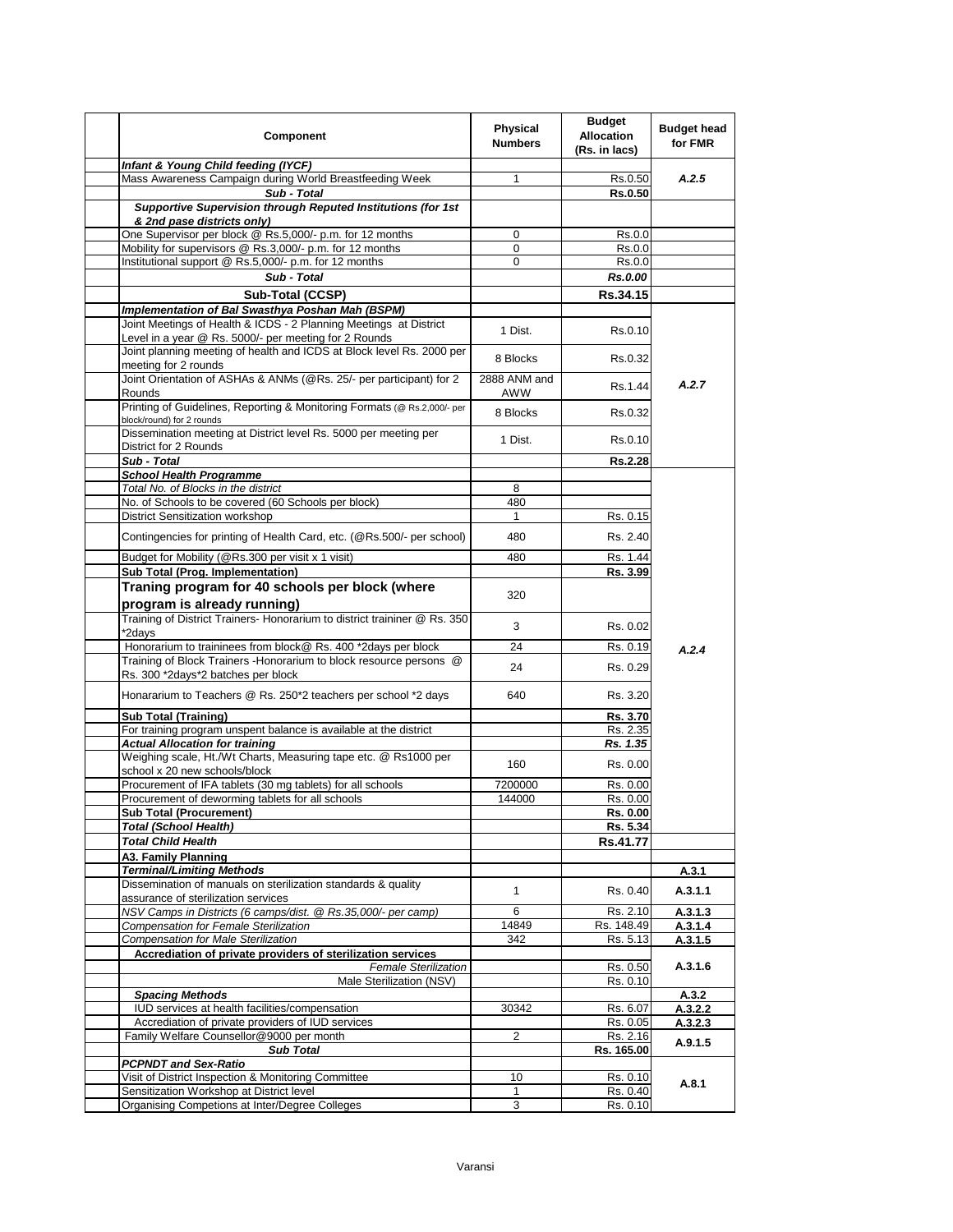| Component                                                                                                                   | Physical<br><b>Numbers</b> | <b>Budget</b><br><b>Allocation</b><br>(Rs. in lacs) | <b>Budget head</b><br>for FMR |
|-----------------------------------------------------------------------------------------------------------------------------|----------------------------|-----------------------------------------------------|-------------------------------|
| Orientation of members of Dist advisory committee at Division                                                               |                            | Rs. 0.10                                            |                               |
| <b>IEC Activities &amp; Conigency</b>                                                                                       |                            |                                                     |                               |
| <b>IEC Activities</b>                                                                                                       |                            | Rs. 0.60                                            |                               |
| Contigency                                                                                                                  |                            | Rs. 0.06                                            | A.12.4                        |
| TA/DA to Dist. level Staff for attending workshop, training, meetings                                                       |                            | Rs. 0.20                                            |                               |
| <b>Sub Total</b>                                                                                                            |                            | Rs. 1.56                                            |                               |
| <b>Sub-Total (Family Planning)</b>                                                                                          |                            | Rs.166.558                                          |                               |
| <b>A.4 ARSH</b>                                                                                                             |                            |                                                     |                               |
| <b>Saloni Scheme</b>                                                                                                        |                            |                                                     |                               |
| No. of Blocks in District                                                                                                   | 8                          |                                                     | A.4.1                         |
| No. of Schools to be covered (10 Schools per block)                                                                         | 80                         |                                                     |                               |
| No. of Benificiaries (150 per school)                                                                                       | 12000                      |                                                     |                               |
| Sensitization Workshop at District level                                                                                    | 1                          | Rs. 0.15                                            |                               |
| Budget for Visit of Medical Team (@Rs.300/- per visit x 2 visits per<br>school)                                             | 160                        | Rs. 0.48                                            | A.4.2                         |
| Budget for Preparing Saloni Sabha (Rs.300/- p.m. per school x 10<br>months)                                                 | 800                        | Rs. 2.40                                            |                               |
| Procurement of IFA tablets (100 mg tablets) for all schools                                                                 | 576000                     | Rs.0.00                                             |                               |
| Procurement of deworming tablets for all schools 2 tab/Benf.                                                                | 24000                      | Rs.0.00                                             | A.13.2.5                      |
| Sub-Total (Adolescent Health)                                                                                               |                            | Rs.3.03                                             |                               |
| A.5 Urban RCH                                                                                                               |                            |                                                     |                               |
| Urban RCH plan /activities                                                                                                  |                            |                                                     |                               |
| <b>Building</b><br>Manpower(1Doctor @ 24000/month,1Staff Nurse@ 15000/month,2                                               | 6                          | 5.04                                                |                               |
| ANMs@9000/month,2 Security guards @ 4000/month,1 Ayah<br>4000/month,& 1 Sweeper 2000/month                                  | 6                          | 51.12                                               |                               |
| Other Expenses                                                                                                              | 6                          | 2.45                                                | A.5.1                         |
| IEC                                                                                                                         |                            |                                                     |                               |
|                                                                                                                             | 6                          | 0.6                                                 |                               |
| <b>Subtotal</b>                                                                                                             |                            | Rs.59.21                                            |                               |
| The cost of Drugs(Rs 10,000/month/Health post) and consumables (Rs 3,000/month/Health Post) for Urban                       |                            |                                                     |                               |
| RCH amounting to Rs 9.36 Lacs would be met from the Mission Flexipool                                                       |                            |                                                     |                               |
| <b>A9. INFRASTRUCTURE &amp; HR</b>                                                                                          |                            |                                                     |                               |
| <b>Contractual Staff &amp; Services</b>                                                                                     |                            |                                                     |                               |
| <b>Position</b><br>Contractual ANM (@Rs.9000/- pm)                                                                          | No.<br>20                  | <b>Budget</b><br>Rs. 21.60                          | A.9.1.1                       |
| Staff Nurse in the district (@Rs.15000/- pm)                                                                                | 11                         | Rs. 19.80                                           | A.9.1.3                       |
| MBBS (Male/Female) @ Rs.30000/- pm                                                                                          | 7                          | Rs. 25.20                                           |                               |
| Specialist at On Call basis for CHC (@ Rs.1000/- per visit) No. of calls<br>for 6 moths                                     | 100                        | Rs. 1.00                                            |                               |
| Specialist at On Call basis for Dist. Hospital (Male)/DCH(@ Rs.1000/-<br>per visit)                                         | 200                        | Rs. 2.00                                            | A.9.1.4                       |
| Specialist at Dist. Hospital (Male)/DCH(@ Rs.40000/- pm for<br>MS/MD/MDS & @Rs.35000/- for Diploma holders)                 | 4                          | Rs. 16.80                                           |                               |
| Specialist at DWH/DCH (@ Rs.40000/- pm for MS/MD/MDS &<br>@Rs.35000/- for Diploma holders)/MBBS(LMO if already on contract) | 2                          | Rs. 8.40                                            |                               |
| Paramedical staff/LT for CHC (@ Rs.9000/- pm)                                                                               | 6                          | Rs. 6.48                                            |                               |
| Paramedical staff for DH/DWH/DCH (@ Rs.9000/- pm)                                                                           | 4                          | Rs. 4.32                                            | A.9.1.5                       |
| Data Assistant ( @ Rs.8000/- pm)                                                                                            | 4                          | Rs. 3.84                                            |                               |
| <b>Sub-Total (Human Resources)</b>                                                                                          |                            | Rs.109.44                                           |                               |
| A.10. INSTITUTIONAL STRENGTHENING                                                                                           |                            |                                                     |                               |
| Logistics Management/Improvement                                                                                            |                            |                                                     |                               |
| <b>Stregthening of Logistic Management</b>                                                                                  |                            |                                                     |                               |
| Divisional logistic management<br><b>Transportation of Logistic</b>                                                         | 1                          | Rs. 9.16                                            |                               |
| Divisional level @ Rs 50000/-                                                                                               | 1                          | Rs. 0.50                                            | A.10.2                        |
| District level @ Rs 30000/-                                                                                                 | 1                          | Rs. 0.30                                            |                               |
| Block level @ Rs 12000/-                                                                                                    | 8                          | Rs. 0.96                                            |                               |
| <b>Sub-Total (Logistics Strengthening)</b>                                                                                  |                            | Rs.10.92                                            |                               |
| <b>Rent for Sub-Centres</b>                                                                                                 |                            |                                                     |                               |
| No. of SCs in Rented Bldgs & Budget @ Rs. 250/- p.m.                                                                        | 105                        | Rs.3.15                                             | A.10.4                        |
| <b>Sub-Total (Sub Center Rent)</b>                                                                                          |                            | <b>Rs.3.15</b>                                      |                               |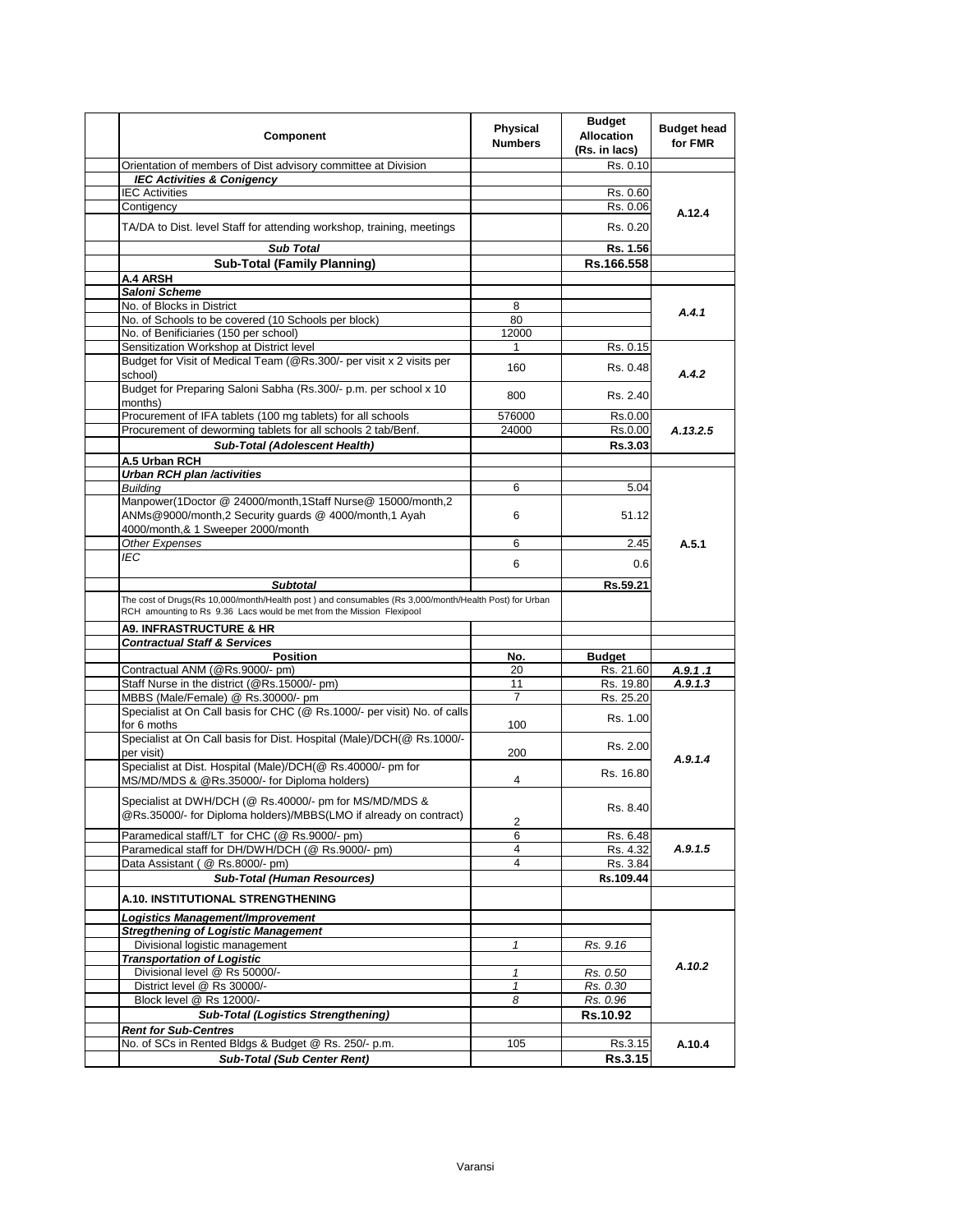| Component                                                                                            | Physical<br><b>Numbers</b> | <b>Budget</b><br><b>Allocation</b><br>(Rs. in lacs) | <b>Budget head</b><br>for FMR |
|------------------------------------------------------------------------------------------------------|----------------------------|-----------------------------------------------------|-------------------------------|
| <b>A.11 TRAINING</b>                                                                                 |                            |                                                     |                               |
| <b>Training- Skill Birth Attendant</b>                                                               |                            |                                                     |                               |
| <b>Training at DWH/Combined Hosp</b>                                                                 |                            |                                                     |                               |
| Target at DWH                                                                                        | 36                         |                                                     |                               |
| No. of Particpants per batch                                                                         | $\overline{4}$             |                                                     |                               |
| No. of Batches                                                                                       | 9                          | Rs.9.94                                             |                               |
| New Site Stregthening at DWH                                                                         |                            | Rs.0.00                                             |                               |
| Existing site stregthening                                                                           |                            | Rs 0.40                                             |                               |
| Sub-Total (DWH-SBA)                                                                                  |                            | Rs.10.34                                            |                               |
| <b>Training at FRU/24X7</b>                                                                          |                            |                                                     | A.11.3.1                      |
| Name of the selected Training Site FRU/24X7                                                          | Cholapur                   |                                                     |                               |
| Target at FRU/24X7                                                                                   | 40                         |                                                     |                               |
| No. of Particpants per batch                                                                         | 4                          |                                                     |                               |
| No. of Batches                                                                                       | 10                         | Rs.11.04                                            |                               |
| New Site Stregthening at FRU                                                                         |                            | Rs.0.00                                             |                               |
| Existing site stregthening                                                                           |                            | Rs 0.40                                             |                               |
| Sub-Total (FRU-SBA)                                                                                  |                            | Rs.11.44                                            |                               |
| <b>Sub-Total(SBA Training)</b>                                                                       |                            | <b>Rs.21.78</b>                                     |                               |
| <b>A.14 PROGRAM MANAGEMENT</b>                                                                       |                            |                                                     |                               |
|                                                                                                      |                            |                                                     |                               |
| Personal & Other Expense of Dist. PMU (Rs.94500/- pm)<br>Operational Cost (Rs. 60000/- pm)           | 1                          | Rs.11.34<br>Rs.7.20                                 | A.14.2<br>A.14.4              |
| <b>Sub-Total (Program Management)</b>                                                                |                            | Rs.18.54                                            |                               |
| <b>Total for RCH Flexipool (Part A)</b>                                                              |                            | Rs.1,125.70                                         |                               |
|                                                                                                      |                            |                                                     |                               |
| Part B - Mission Rexipedia and accountability of the Contract of Contract of Contract of Contract of |                            |                                                     |                               |
|                                                                                                      |                            |                                                     |                               |
| Component                                                                                            | Physical<br><b>Numbers</b> | <b>Budget</b><br><b>Allocation</b><br>(Rs. in lacs) | <b>Budget head</b><br>for FMR |
| <b>ASHA Scheme:-</b>                                                                                 |                            |                                                     | <b>B.1</b>                    |
|                                                                                                      |                            |                                                     |                               |
| Periodic Training for ASHAs                                                                          |                            |                                                     | B.1.1                         |
| <b>ASHA Support System</b>                                                                           |                            |                                                     |                               |
| Replenishment of ASHA Kits & Budget (@ Rs. 500/- per kit*2 for 95%                                   | 1805                       | Rs 0.00                                             | B.1.2                         |
| ASHA)<br>Incentive to ASHAs (Avg. Rs.500/- p.m. for each ASHA for 85%                                |                            |                                                     |                               |
| ASHAs)                                                                                               | 1615                       | Rs 96 90                                            | B.1.3                         |
| Award to ASHA (Rs.5000/- for 1 ASHA in each block)                                                   | 8                          | Rs 0.40                                             |                               |
| Annual ASHA Sammelan (Rs.250/- per ASHA for 60% ASHAs)                                               | 1140                       | Rs.2.85                                             | B.1.1                         |
| Mobility to ASHAs (Rs.30/- per ASHA for 95% ASHAs)                                                   | 1805                       | Rs.6.50                                             |                               |
| Block level ASHA Payment Register (Rs.100/-per Register)                                             | 8                          | Rs.0.01                                             | B.18.3.2                      |
| Printing of Voucher Booklet for ASHA (Rs.25/-per Booklet)                                            | 1900                       | Rs.0.48                                             |                               |
| Budget ASHA Mentoring Group (Rs.10,000/- per District)                                               | Quarterly<br>Meeting       | Rs 0.10                                             | B.1.1                         |
| Sub-Total (ASHA Scheme):-                                                                            |                            | Rs.107.23                                           |                               |
| <b>Untied Grant to Facilities</b>                                                                    |                            |                                                     | B.2                           |
| No. of CHCs & Budget @ Rs.0.50 lacs per facility                                                     | 6                          | Rs.3.00                                             | B.2.1                         |
| No. of BPHCs & Budget @ Rs.0.50 lacs per facility                                                    | 8                          | Rs.4.00                                             | B.2.2                         |
| No. of APHCs & Budget @ Rs.0.25 lacs per facility                                                    | 22                         | Rs.5.50                                             | B.2.2                         |
| No. of Sub Centres & Budget @ Rs.0.10 lacs per facility                                              | 306                        | Rs.30.60                                            | <b>B.2.3</b>                  |
| No.of VHSCs                                                                                          | 702                        | Rs.0.00                                             | B.2.4                         |
| No.of Revenue Villages & Budget @Rs.0.10 lacs per R.Village                                          | 1327                       | Rs.132.70                                           |                               |
| <b>Sub-Total (Untied Grants)</b><br><b>Annual Maintenance Grant to Facilities</b>                    |                            | Rs.175.80                                           | B.4                           |
| No. of CHCs & Budget @ Rs.1.0 lacs per facility                                                      | 6                          | Rs.6.00                                             | B.4.1                         |
| No. of BPHCs & Budget @ Rs.1.0 lacs per facility                                                     | 8                          | Rs.8.00                                             |                               |
| No. of APHCs & Budget @ Rs.0.50 lacs per facility                                                    | 19                         | Rs.9.50                                             | <b>B.4.2</b>                  |
| No. of Sub Centres & Budget @ Rs.0.10 lacs per facility                                              | 160                        | Rs.16.00                                            | B.4.3                         |
| <b>Sub-Total (Annual Maintenance Grants)</b>                                                         |                            | Rs.39.50                                            |                               |
| <b>Funds to Rogi Kalyan Samitis</b>                                                                  |                            |                                                     | B.6                           |
| No. of District Hospitals & Funds @ Rs.5.0 lacs per facility                                         | 4                          | Rs.20.00                                            | B.6.1                         |
| No. of CHCs & Funds @ Rs.1.0 lacs per facility                                                       | 6                          | Rs.6.00                                             | B.6.2                         |
| No. of BPHCs & Funds @ Rs.1.0 lacs per facility<br>No. of APHCs & Funds @ Rs.1.00 lacs per facility  | 8<br>22                    | Rs.8.00<br>Rs.22.00                                 | B.6.3<br><b>B.6.4</b>         |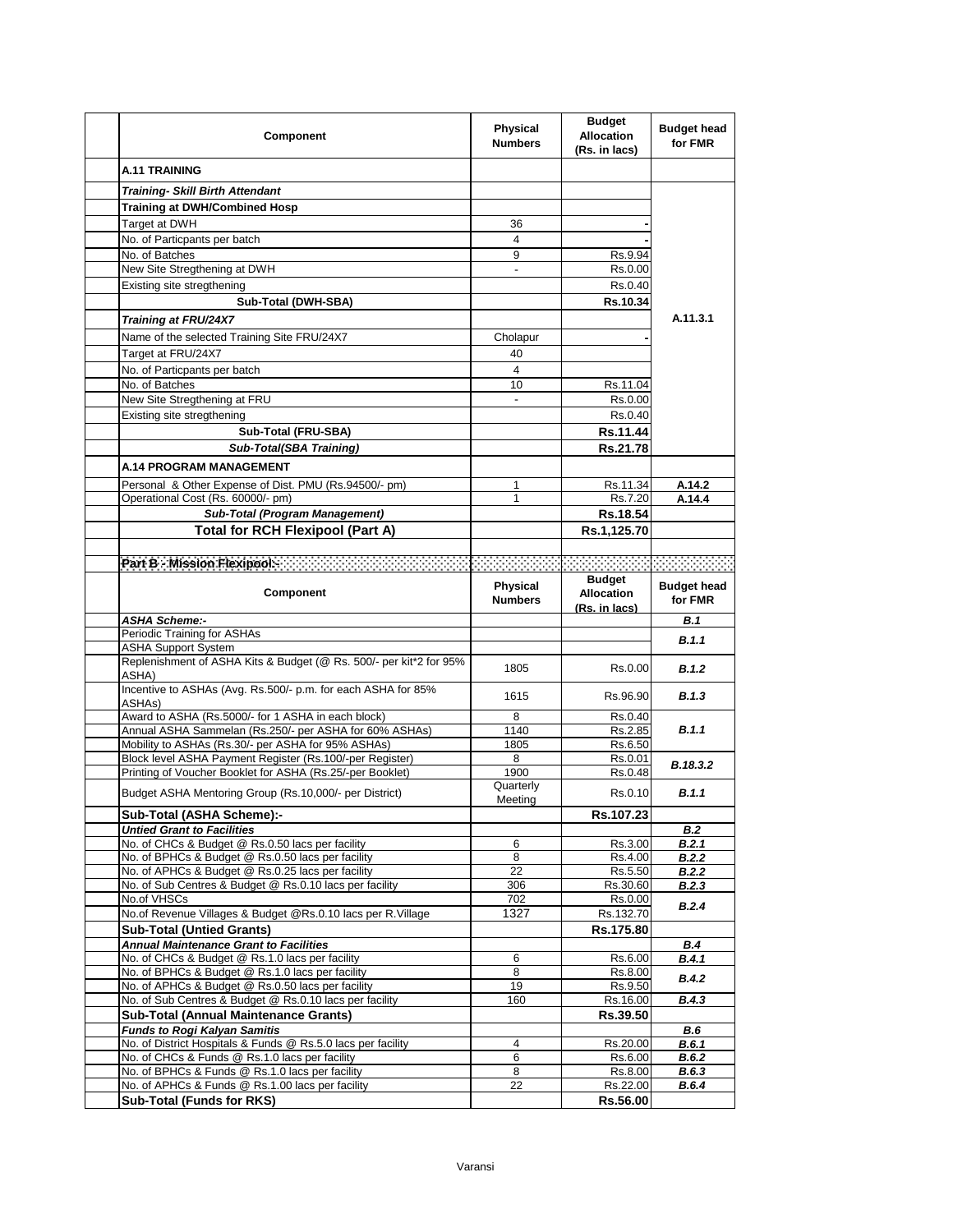| <b>Component</b>                                                                      | <b>Physical</b><br><b>Numbers</b> | <b>Budget</b><br><b>Allocation</b><br>(Rs. in lacs) | <b>Budget head</b><br>for FMR |
|---------------------------------------------------------------------------------------|-----------------------------------|-----------------------------------------------------|-------------------------------|
| <b>Operationalisation of District Drug Warehouses</b>                                 |                                   |                                                     |                               |
| Contractual Staff (@Rs.2.94 lacs/yr)                                                  | 0                                 | Rs.0.00                                             | <b>B.21</b>                   |
| Contingency Expenses (@Rs.2.0 lacs/yr)                                                | $\Omega$                          | Rs.0.00                                             |                               |
| Sub-Total (Ope. of District Drug Warehouses)                                          |                                   | <b>Rs.0.00</b>                                      |                               |
| <b>Mobility Support to DWH &amp; District Combined Hospital</b>                       |                                   |                                                     | <b>B.27.8</b>                 |
| Mobility Support to DWH/DCH @Rs.18000/- Per month.                                    | 1                                 | Rs.2.16                                             |                               |
| Sub-Total (Funds for Mobility Support to DWH & DCH)                                   |                                   | Rs.2.16                                             |                               |
| Mobility Support for Monitoring & Supervision.                                        |                                   |                                                     |                               |
| Mobility Support to District Community Mobilizer (@Rs.800/-per day X<br>8 days/month) | $\mathbf{1}$                      | Rs.0.77                                             |                               |
| Mobility Support to District Account Manager (@Rs.800/-per day X 6)<br>days/month)    | 1                                 | Rs.0.58                                             | B.18.3.2                      |
| Mobility Support to District Programme Manager (@Rs.800/-per day X<br>8 days/month)   |                                   | Rs.0.00                                             |                               |
| Sub-Total(Mobility Support for Monit. & Supervision)                                  |                                   | <b>Rs.1.34</b>                                      |                               |
| <b>Supervision of ANM/ASHAs</b>                                                       |                                   |                                                     |                               |
| Vehicle for Mobility @Rs.18000/-month/block                                           | 8                                 | Rs.17.28                                            | B.18.3.2                      |
| Sub-Total (Supervision of ANM/ASHAs)                                                  |                                   | Rs.17.28                                            |                               |
| <b>Vehicle Support for Specialist</b>                                                 |                                   |                                                     |                               |
| One Vehicle for 5 block level facility (@Rs.18000/-month)                             | $\overline{2}$                    |                                                     | <b>B.27.8</b>                 |
|                                                                                       |                                   | Rs.4.32                                             |                               |
| <b>Sub-Total (Vehicle Support for Specialist)</b>                                     |                                   | <b>Rs.4.32</b>                                      |                               |
| <b>Diesel for Generator for District Hospitals</b>                                    |                                   |                                                     | <b>B.28</b>                   |
| Diesel Support for generator (@Rs.1 lac per month)                                    | 4                                 | Rs.48.00                                            |                               |
| <b>Sub-Total (Diesel Support for District Hospital)</b>                               |                                   | <b>Rs.48.00</b>                                     |                               |
| Diesel Support for Generator in Fully Functional CHC.                                 |                                   |                                                     |                               |
| Diesel Support for Fully functional CHC (@Rs.35000/-per month)                        | 6                                 | Rs.25.20                                            | <b>B.28</b>                   |
| Diesel Support for CHC fully functional in BPHC building (@Rs.13500/-<br>per month)   | 8                                 | Rs.12.96                                            |                               |
| Sub-Total (Diesel Support for fully functional CHCs)                                  |                                   | Rs.38.16                                            |                               |
| Saas Bahu Sammellans (1 each at District)                                             |                                   |                                                     | B.7.1                         |
| No. of Sammellans & Budget (@Rs. 1.50 lac. Per District)                              | $\mathbf{1}$                      | Rs.1.50                                             |                               |
| Sub-Total (Saas Bahu Sammellan)                                                       |                                   | <b>Rs.1.50</b>                                      |                               |
| Tehsil level Pradhan Sammelan                                                         |                                   |                                                     | B.8.2                         |
| No. of Sammelans & Budget (@Rs.40,000 per Sammelan)                                   | 2                                 | Rs.0.80                                             |                               |
| Sub-Total (Tehsil level Pradhan Sammelan)                                             |                                   | <b>Rs.0.80</b>                                      |                               |
| <b>Organization of Swasthya Mela</b>                                                  |                                   |                                                     |                               |
| Organization of S.Mela @Rs.20000/- Mela/Month at each block.                          | 8                                 | Rs.19.20                                            | <b>B.10.1</b>                 |
| Sub-Total (Swasthya Mela)                                                             |                                   | Rs.19.20                                            |                               |
| <b>Concurrent Audit</b>                                                               |                                   |                                                     |                               |
| Budget @ Rs. 4000/- per month for 12 months                                           | $\mathbf{1}$                      | Rs.0.48                                             | <b>B.27.5</b>                 |
| <b>Sub-Total (Concurrent Audit)</b>                                                   |                                   | <b>Rs.0.48</b>                                      |                               |
| <b>Health Management Information System (HMIS):-</b>                                  |                                   |                                                     |                               |
| Hiring of Vehicle for District HMIS Nodal Officer (@Rs.800/- Visit)                   | 3                                 | Rs.0.29                                             |                               |
| Mobility Support for Block HMIS Nodal Officer (@Rs.600/-month)                        | 8                                 | Rs.0.58                                             |                               |
| Internet Connectivity @Rs.400/- per month/computer                                    | 12                                | Rs.0.58                                             | B.21                          |
| Consumables & Stationary for Computer, printer (Rs.400/-per                           |                                   |                                                     |                               |
| month/facility)                                                                       | 12                                | Rs.0.58                                             |                               |
| Sub-Total (HMIS)                                                                      |                                   | <b>Rs.2.02</b>                                      |                               |
| <b>Programme Management:-</b>                                                         |                                   |                                                     |                               |
| <b>Expenses at Additional Director level:-</b>                                        |                                   |                                                     |                               |
| Mobility @Rs.2500/-per District per Month.                                            | 4                                 | Rs.1.20                                             | B.27.6                        |
| Contingency Expenses @Rs.5000/- month.                                                | 1                                 | Rs.0.60                                             |                               |
| Sub-Total (Exp.at Addl.Director level)-                                               |                                   | Rs.1.80                                             |                               |
| <b>Operational Cost for Block Project Management Unit</b>                             |                                   |                                                     |                               |
| Honoraria to Block Data Assistant @Rs.8000/-Per Month                                 | 8                                 | Rs.7.68                                             | B.27.1                        |
| Communication support to Block Program Manager @Rs.500/-P.M.                          | 8                                 | Rs.0.48                                             |                               |
| Sub-Total (Operational Cost for BPMU)                                                 |                                   | <b>Rs.8.16</b>                                      |                               |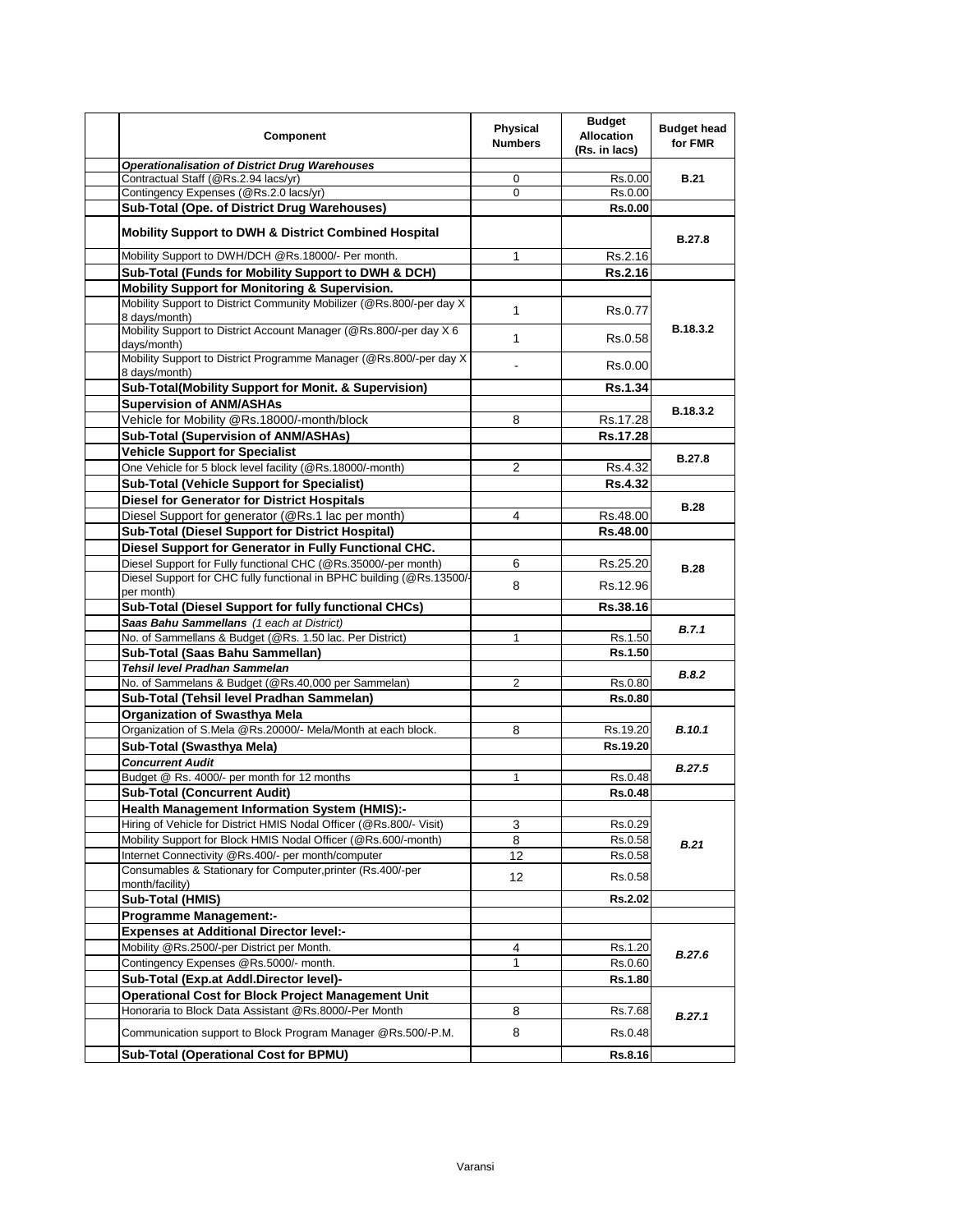| Component                                                                                                                                                                                                                                                                          | Physical<br><b>Numbers</b> | <b>Budget</b><br><b>Allocation</b><br>(Rs. in lacs) | <b>Budget head</b><br>for FMR |
|------------------------------------------------------------------------------------------------------------------------------------------------------------------------------------------------------------------------------------------------------------------------------------|----------------------------|-----------------------------------------------------|-------------------------------|
| Provision of Contractual Staff (AYUSH)                                                                                                                                                                                                                                             |                            |                                                     |                               |
| <b>Position</b>                                                                                                                                                                                                                                                                    | No.                        | <b>Budget</b>                                       |                               |
| ISM Lady Doctors (@ Rs.24,000/- per month)                                                                                                                                                                                                                                         | 10                         | Rs.37.92                                            | <b>B.14.4</b>                 |
| AYUSH Doctors (@ Rs.24,000/- per month)                                                                                                                                                                                                                                            | 4                          |                                                     |                               |
| AYUSH Pharmacists (@ Rs.9,000/- per month)                                                                                                                                                                                                                                         | 12                         | Rs.12.96                                            | B.14.1                        |
| Sub-Total (Contractual Staff - AYUSH)                                                                                                                                                                                                                                              |                            | Rs.50.88                                            |                               |
| Integrated Skill Refresher Training for ANM & LHV.                                                                                                                                                                                                                                 |                            |                                                     |                               |
| Total Work load for the year                                                                                                                                                                                                                                                       | 33                         |                                                     | B.16.3.1                      |
| Total no. of Proposed Batches & Budget @Rs.165950/- per batch.                                                                                                                                                                                                                     | $\overline{2}$             | Rs.3.32                                             |                               |
| Sub-Total (Integrated skill training for ANM/LHV)                                                                                                                                                                                                                                  |                            | Rs.3.32                                             |                               |
| Infrastructure & Manpower for UIP                                                                                                                                                                                                                                                  |                            |                                                     |                               |
| Mobile Workshop at Regional Depot @Rs.4 Lac.                                                                                                                                                                                                                                       | 1                          | Rs.4.00                                             |                               |
| Renovation & Electrification of WIC/WIF                                                                                                                                                                                                                                            | 0                          | Rs.0.00                                             |                               |
| Expansion of Cold Chain Store at Regional/Divisional Depo                                                                                                                                                                                                                          | 1                          | Rs.0.50                                             | B.26.5                        |
| Expansion of Cold Chain Workshop @Rs.50000/-year/District.                                                                                                                                                                                                                         | 1                          | Rs.0.50                                             |                               |
| Mobility Support to Block (1 Vehicle @Rs.800/-per block for 6 days in                                                                                                                                                                                                              |                            |                                                     |                               |
| a month for 12 months)                                                                                                                                                                                                                                                             | 8                          | Rs.4.61                                             |                               |
| IVRS System for Tracking of Beneficiaries.                                                                                                                                                                                                                                         | 0                          | Rs.0.00                                             | B.18.3.2                      |
| Sub - Total (Infrasturcture & Manpower for UIP)                                                                                                                                                                                                                                    |                            | Rs.9.61                                             |                               |
|                                                                                                                                                                                                                                                                                    |                            |                                                     |                               |
| <b>Total for Mission Flexipool (Part B)</b>                                                                                                                                                                                                                                        |                            | Rs.587.56                                           |                               |
|                                                                                                                                                                                                                                                                                    |                            |                                                     |                               |
| Part C - Routine Immunization:                                                                                                                                                                                                                                                     |                            |                                                     |                               |
|                                                                                                                                                                                                                                                                                    |                            | <b>Budget</b>                                       |                               |
| Component                                                                                                                                                                                                                                                                          | Physical<br><b>Numbers</b> | <b>Allocation</b><br>(Rs. in lacs)                  | <b>Budget head</b><br>for FMR |
| Total Number of Immunization Sessions to be organized in the District                                                                                                                                                                                                              | 28026<br>Sessions/Year     |                                                     |                               |
| Mobility support for supervision: Supervisory visits by district level<br>officers for monitoring and supervision of RI @ Rs 50000 /District for<br>district level officers (this includes POL and maintenance) per year                                                           | 1                          | Rs 0.50                                             |                               |
| Alternate Vaccine delivery @ Rs 50/- sessionx 3 months(April-June)<br>+2 Vehicles /Blocks for 8 days /month for 9 months (July-March 10)                                                                                                                                           | 28026<br>Sessions/Year     | Rs.14.01                                            |                               |
| Focus on Urban slum & underserved areasHiring an ANM @<br>Rs.300/session for four sessions/month/slum of 10000 population and<br>Rs.200/- per month as contingency per slum of i.e. total expense of<br>Rs. 1400/- per month per slum of 10000 population                          | 4680<br>Sessions/Year      | Rs.16.38                                            |                               |
| Mobilization of children by ASHA /RI Mobilizer @ Rs 150/- per session                                                                                                                                                                                                              | 28026<br>Sessions/Year     | Rs.42.04                                            |                               |
| Support for Computer Assistant for RI reporting (with annual<br>increment of 10% wef from 2010-11Districts @ Rs 8000-10,000 p.m                                                                                                                                                    | $\mathbf{1}$               | Rs.1.06                                             |                               |
| Printing and dissemination of tally sheets, monitoring forms, etc. @<br>Rs 1 /beneficiary                                                                                                                                                                                          | 124718<br>Benefiaceries    | Rs.1.25                                             |                               |
| Quarterly Review & feedback meeting exclusive for RI at district level<br>with one Block MOIC, ICDS CDPO and other stakeholders<br>stakeholders @ Rs 100/- per participant for meeting expenses (lunch,<br>organizational expenses)                                                | 24                         | Rs.0.10                                             |                               |
| Quarterly Review Meetings at Block level Quarterly Review &<br>feedback meeting for exclusive for RI at Block level @Rs 50/-ppas<br>honorarium for ASHA (travel)and Rs 25 /-person at the disposal of<br>MOIC for meeting expenses (refreshments, stationary and Misc<br>expences) | 2346                       | Rs.3.07                                             |                               |
| District level orientation training for 2 days of ANM, Multipurpose<br>Health worker @ Rs67300/batch with 20 participants in each batch                                                                                                                                            | 7 Batch                    | Rs.4.66                                             |                               |
| One day cold chain handelers training for block level cold chain<br>handlers @ Rs. 26,000 per batch and Rs 3000 for Observer<br>nominated by State                                                                                                                                 | 1Batch                     | Rs.0.29                                             |                               |
| One day Training of block level data handlers by DIO and District Cold<br>chain Officer to train about the reporting formats of Immunization and<br>NRHM Rs 300/Participant/Block                                                                                                  | 8                          | Rs.0.02                                             |                               |
| Microplanning at SC levelRs 100/- per subcentre (meeting at block<br>level, logistic)                                                                                                                                                                                              | 306                        | Rs 0.31                                             |                               |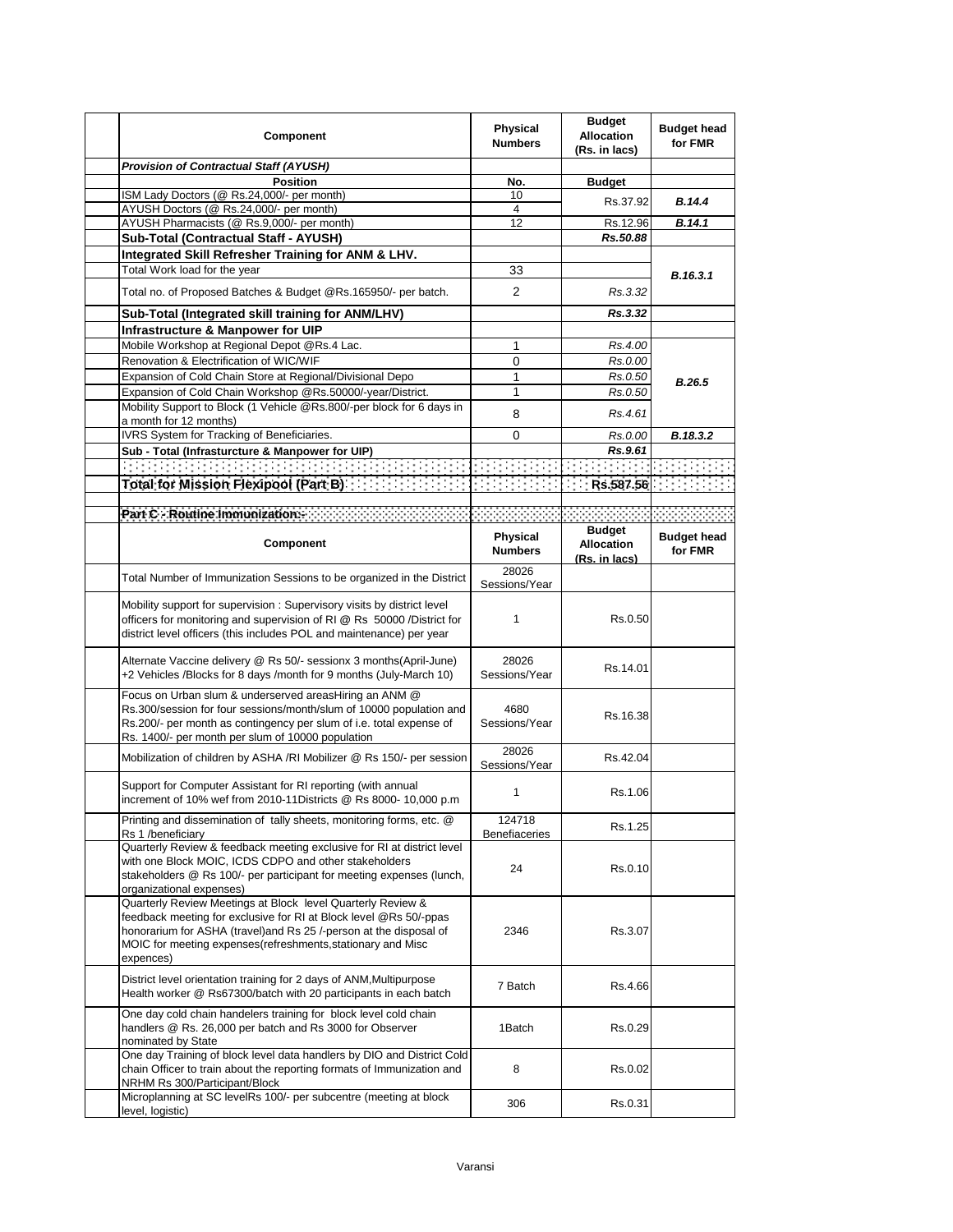|         | Component                                                                                                                                                           | Physical<br><b>Numbers</b>    | <b>Budget</b><br><b>Allocation</b><br>(Rs. in lacs) | <b>Budget head</b><br>for FMR |
|---------|---------------------------------------------------------------------------------------------------------------------------------------------------------------------|-------------------------------|-----------------------------------------------------|-------------------------------|
|         | Microplanning at Block & District levelFor consolidation of microplan<br>at PHC/CHC level @ Rs 1000/- block & at district level @ Rs 2000/-<br>per district         | 1District & 8<br><b>Block</b> | Rs.0.10                                             |                               |
|         | Consumables for computer including provision for internet access for<br>RIMSRs 400/- Month / Districts                                                              | 1                             | Rs.0.05                                             |                               |
|         | Red/Black Plastic bags etc, 2 bags per session @ Rs. 2/Bag                                                                                                          | 28026<br>Sessions/Year        | Rs.1.27                                             |                               |
|         | Purchase of Bleach/Hypochlorite solution Rs. 500/vaccine storage<br>point/year X 1000 vaccine storage points                                                        | 12 Vaccine<br>storage points  | Rs 0.08                                             |                               |
|         | Purchase of Twin bucket Rs 400 per PHC/CHC per year                                                                                                                 | 12 Vaccine<br>storage points  | Rs.0.07                                             |                               |
|         | Funds for purchase of small polythene zipper bags to keep vaccines<br>in the vaccine carriers Rs. 0.5/polythene bag X total number of<br>sessions/year +10% wastage | 28026<br>Sessions/Year        | Rs.0.16                                             |                               |
|         | Funds for preparing disposal pit for disposal of sharp immunization<br>waste. Rs. 3500/pit X 500 vaccine storage points                                             | 6                             | Rs 0.20                                             |                               |
|         | <b>RI</b> subtotal                                                                                                                                                  |                               | Rs.85.62                                            |                               |
|         | <b>Cold Chain maintenance</b>                                                                                                                                       | 1District & 8                 |                                                     |                               |
|         | Cold chain maintenance@Rs 500/Block & Rs 10,000/District/Year<br>POL for vaccine delivery from State to District and from district to                               | <b>Block</b>                  | Rs.0.16                                             |                               |
|         | PHC/CHCs@) Rs. 100000/- district/Year)                                                                                                                              | 1District                     | Rs 1.00                                             |                               |
|         | <b>Subtotal Cold Chain</b>                                                                                                                                          |                               | Rs.1.16                                             |                               |
|         | <b>Budget to be released to Division</b><br>Three day training of Medical Officers on RI using revised MO training                                                  |                               |                                                     |                               |
|         | module-10 batches of Varanasi & 6 Batches of Mirzapur                                                                                                               | 10+6 Batches                  | Rs.23.20                                            |                               |
|         | TOT batch for cold chain handlers training                                                                                                                          | 1                             | Rs.1.00                                             |                               |
|         | Operational expenses at Divisional level<br><b>Subtotal to Division</b>                                                                                             | 1 unit                        | Rs.0.25<br>Rs.24.45                                 |                               |
|         | Sub Total (Part C)                                                                                                                                                  |                               | Rs.111.23                                           |                               |
| 1. NPCB |                                                                                                                                                                     |                               |                                                     |                               |
| SI.     | Component                                                                                                                                                           | Physical<br><b>Numbers</b>    | <b>Budget</b><br><b>Allocation</b><br>(Rs. in lacs) | <b>Budget Head</b><br>for FMR |
| 1.1     | Govt Sector 30% of Tot. Trgt @531/cat.oprt.(IOL)                                                                                                                    | 5023                          | 2667213                                             |                               |
| 1.2     | NGO Sector 20% of Tot Trgt @ 656/Cat. Oprt. (IOL)                                                                                                                   | 3348                          | 2196288                                             |                               |
| 1.3     | Pvt. Sector 50% of Tot trgt.                                                                                                                                        | 8369                          | $\Omega$                                            |                               |
|         | <b>Sub Total</b>                                                                                                                                                    | 16740                         | 4863501                                             |                               |
| 2       | SES (Free Spec. to Children) @ of 100/-Spec                                                                                                                         | 1327                          | $\Omega$                                            |                               |
| 3       | Vision Centre @ 50,000/Centre Equipment                                                                                                                             | 1 Govt/NGO                    | 50000                                               |                               |
| 4<br>5  | Operations other than Cataract<br>Eve Collection @ 500/Cornea.                                                                                                      | 276<br>200                    | 276000<br>100000                                    |                               |
|         | Total allocated for the District in Rs.                                                                                                                             | 18543                         | 5289501                                             |                               |
|         | 2. RNTCP(WB)                                                                                                                                                        |                               |                                                     |                               |
| SI.     | Component                                                                                                                                                           | Physical<br><b>Numbers</b>    | <b>Budget</b><br><b>Allocation</b><br>(Rs. in lacs) | <b>Budget Head</b><br>for FMR |
|         | <b>1 CIVIL WORKS</b>                                                                                                                                                |                               | 453100                                              |                               |
|         | <b>2 LABORATORY MATERIALS</b>                                                                                                                                       |                               | 548800                                              |                               |
|         | <b>3 HONERARIUM</b>                                                                                                                                                 |                               | 796295                                              |                               |
|         | <b>4 IEC/ PUBLICITY</b>                                                                                                                                             |                               | 196700                                              |                               |
|         | <b>5 EQUIPMENT MAINTENANCE</b>                                                                                                                                      |                               | 111600                                              |                               |
|         | 6 TRAINING                                                                                                                                                          |                               | 328915                                              |                               |
|         | 7 POL & VEHICLE MAINTENANCE                                                                                                                                         |                               | 140000                                              |                               |
|         | <b>8 VEHICLE HIRING CHARGES</b><br>9 NGO/PP SUPPORT                                                                                                                 |                               | 352500<br>1117440                                   |                               |
|         |                                                                                                                                                                     |                               |                                                     |                               |
|         |                                                                                                                                                                     |                               |                                                     |                               |
|         | 10 MISCELLANEOUS EXPENSES<br>11 CONTRACTUAL SERVICES                                                                                                                |                               | 673890<br>5136000                                   |                               |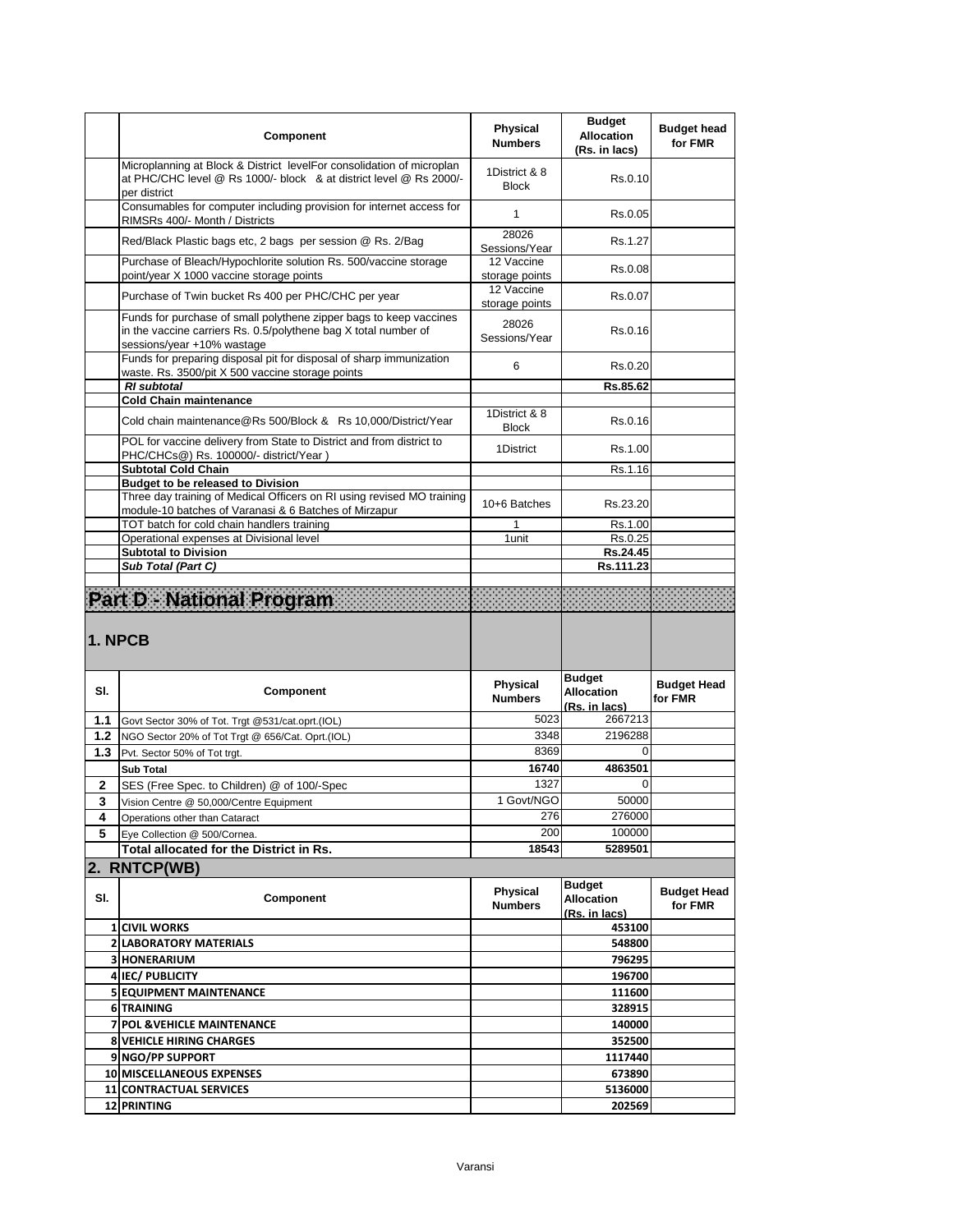|                | Component                                                                                    | Physical<br><b>Numbers</b> | <b>Budget</b><br><b>Allocation</b><br>(Rs. in lacs) | <b>Budget head</b><br>for FMR |
|----------------|----------------------------------------------------------------------------------------------|----------------------------|-----------------------------------------------------|-------------------------------|
|                | <b>13 RESEARCH &amp; STUDIES</b>                                                             |                            |                                                     |                               |
|                | <b>14 MEDICAL COLLEGES</b>                                                                   |                            | 341000                                              |                               |
|                | <b>15 PROCUREMENT OF VEHICLES</b>                                                            |                            | 50000                                               |                               |
|                | 16 PROCUREMENT OF EQUIPMENT                                                                  |                            |                                                     |                               |
|                | Sub-TOTAL                                                                                    |                            | 10448809                                            |                               |
|                | <b>Grant Total</b>                                                                           |                            | 10448809                                            |                               |
| 3. NLEP        |                                                                                              |                            |                                                     |                               |
|                | <b>Activities</b>                                                                            | Physical                   | <b>Financial</b>                                    |                               |
|                |                                                                                              | <b>Targets</b>             |                                                     |                               |
|                |                                                                                              |                            | <b>Allocation</b>                                   |                               |
| 1              | <b>Contractual Services- Driver</b>                                                          |                            |                                                     |                               |
|                | Remuneration @ Rs. 7,000/= P.M.                                                              | $\mathbf 0$                | 0                                                   |                               |
| $\overline{2}$ | Sub total<br><b>Office Maintenance</b>                                                       |                            | $\Omega$                                            |                               |
|                | Telephone/Fax/Internet @ Rs. 15,000/= P.A.                                                   |                            | 15000                                               |                               |
|                | Office Operation & Maintenance @ Rs. 18,000/= P.A.                                           |                            | 18000                                               |                               |
|                | Consum-ables Stationery @ Rs. 24,000 P.A.                                                    |                            | 24000                                               |                               |
|                | Maintenance of Office Equipment & Furniture etc.                                             |                            | 15000                                               |                               |
|                | Sub total                                                                                    |                            | 72000                                               |                               |
|                | 3 Mobility-                                                                                  |                            |                                                     |                               |
|                | Vehicle operation / hiring of 1 Vehicle @ Rs 75000 P.A.                                      |                            | 75000                                               |                               |
|                | Sub total                                                                                    |                            | 75000                                               |                               |
|                | 4 Training                                                                                   |                            |                                                     |                               |
|                | 4 Days' Training of newly recruited Medical Officers @ Rs 28,000 per<br>batch of 30 trainees | 30                         | 28000                                               |                               |
|                | 3 Days' Training of newly recruited Health Workers @ Rs 24,000 per                           |                            |                                                     |                               |
|                | batch of 30 trainees<br>2 Days' Refresher Training of Medical Officers @ Rs 16,000 per batch | 0                          | 0                                                   |                               |
|                | of 30 trainees                                                                               | 60                         |                                                     |                               |
|                | 2 Days' Refresher Training of Health Workers @ Rs 16,000 per batch<br>of 30 trainees         | 90                         | 80000                                               |                               |
|                | Sub total                                                                                    |                            | 108000                                              |                               |
|                | 5 Procurement                                                                                |                            |                                                     |                               |
|                | Supportive medicines and other items for patients @ Rs39 per patient<br>under treatment      |                            | 18000                                               |                               |
|                | Splints, Crutches, Items for Deformity Patients Rs. 15/= per patient<br>under treatment      |                            | 7000                                                |                               |
|                | Patient Welfare Rs. 26/= per patient under treatment                                         |                            | 12000                                               |                               |
|                | Printing of forms @ Rs. 39/= per patient under treatment                                     |                            | 18000                                               |                               |
|                | Sub total                                                                                    |                            | 55000                                               |                               |
| 6              | <b>IEC Activities</b>                                                                        |                            |                                                     |                               |
|                | Rallies @ Rs. 5,000/= each                                                                   | $\overline{2}$             | 10000                                               |                               |
|                | School Quiz @ Rs. 1000/= each                                                                | 10                         | 10000                                               |                               |
|                | IPC workshops of ASHA @ Rs. 5000/= each                                                      | $\overline{2}$             | 10000                                               |                               |
|                | Health Mela in local festivals, Melas etc. @ Rs. 5,000/= each<br>Sub total                   |                            | 5000<br>35000                                       |                               |
|                | 7 Urban Leprosy Project                                                                      |                            |                                                     |                               |
|                | <b>Supportive Medicines</b>                                                                  |                            | 18000                                               |                               |
|                | Monitoring & Supervision                                                                     |                            | 12000                                               |                               |
|                | MDT delivery & follow-up services                                                            |                            | 28200                                               |                               |
|                | Sub total                                                                                    |                            | 58200                                               |                               |
|                | 8 Incentive to Ashas                                                                         |                            | 54500                                               |                               |
|                | 9 Review Meetings                                                                            |                            | 18000                                               |                               |
|                | 10 Disability Prevention & Medical Rehabilitation                                            |                            |                                                     |                               |
|                | Screening Camp for selection of RCS patients                                                 |                            | 10000                                               |                               |
|                | Screening Camp - miscellaneous expenses                                                      |                            | 10000                                               |                               |
|                | Screening Camp- Self Care Kits & patient Welfare items<br>Sub total                          |                            | 10000<br>30000                                      |                               |
| 11             | <b>Cash Assistance</b>                                                                       |                            |                                                     |                               |
|                | Cash assistance- POL for Vehicle                                                             |                            | 20000                                               |                               |
|                | Cash assistance- TA DA for Leprosy Staff                                                     |                            | 50000                                               |                               |
|                | Sub total                                                                                    |                            | 70000                                               |                               |
|                | <b>Grand Total</b>                                                                           |                            | 575700                                              |                               |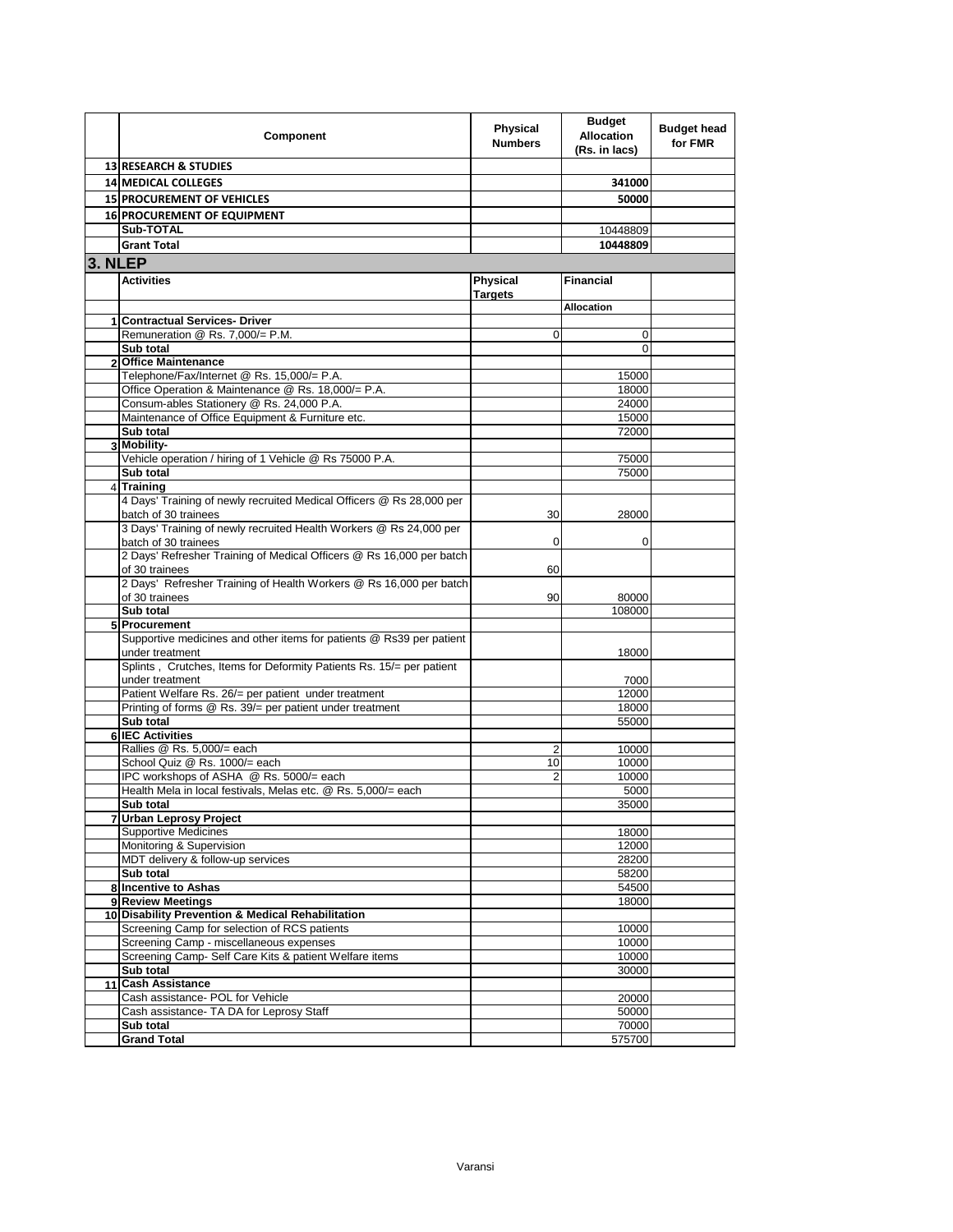|            | Component                                                                              | Physical<br><b>Numbers</b> | <b>Budget</b><br><b>Allocation</b><br>(Rs. in lacs) | <b>Budget head</b><br>for FMR |
|------------|----------------------------------------------------------------------------------------|----------------------------|-----------------------------------------------------|-------------------------------|
|            | <b>4. NVBDCP</b>                                                                       |                            |                                                     |                               |
| S1.<br>No. | <b>Activity Proposed</b>                                                               | Physical<br><b>Numbers</b> | <b>Budget</b><br>Allocation (Rs.<br>In lacs)        | <b>Budget</b> head<br>for FMR |
|            | 1 DBS (Domestic Budgetary Support)                                                     |                            |                                                     |                               |
|            | 1.1 Malaria                                                                            |                            |                                                     |                               |
|            | Incentive to ASHA                                                                      |                            |                                                     |                               |
|            | Training                                                                               |                            |                                                     |                               |
|            | Monitoring & Supervision                                                               |                            | 45000                                               |                               |
|            | BCC/IEC Anti Malaria Month                                                             |                            | 20000                                               |                               |
|            | Malaria: Total                                                                         |                            | 65000                                               |                               |
|            | 1.2 Elimination of Lymphatic Filarisis                                                 |                            |                                                     |                               |
|            | Training of MO's                                                                       |                            | 37284                                               |                               |
|            | Training of Paramedical / Supervisor                                                   |                            | 111852                                              |                               |
|            | Night Survey                                                                           |                            | 47000                                               |                               |
|            | POL/Mobility                                                                           |                            | 71000                                               |                               |
|            | Training of drug Disrtibuters                                                          |                            | 287568                                              |                               |
|            | Honorarium of drug distributers                                                        |                            | 802794                                              |                               |
|            | Honorrium of Supervisors                                                               |                            | 93859                                               |                               |
|            | Morbity Management                                                                     |                            | 70000                                               |                               |
|            | Inter Sectoral Conver. & social mobilization in Ly. Filariasis<br>from malaria BCC/IEC |                            | 210000                                              |                               |
|            | Filaria: Total                                                                         |                            | 1731357                                             |                               |
|            | 1.3 Dengue/ Chikungunya                                                                |                            |                                                     |                               |
|            | Apex Referral Lab                                                                      |                            |                                                     |                               |
|            | sentinel surveillance Hospital                                                         |                            | 0.5                                                 |                               |
|            | Epidemic Preparedness & rapid response                                                 |                            | 1.50                                                |                               |
|            | Training Workshop                                                                      |                            |                                                     |                               |
|            | Dengue/ Chikungunya from malaria BCC/IEC                                               |                            | 0.64                                                |                               |
|            | Dengue/ Chikungunya: Total                                                             |                            | 2.64                                                |                               |
|            | $1.4$ AES/JE                                                                           |                            |                                                     |                               |
|            | Strengthing of Surveillance Treatment facilities                                       |                            |                                                     |                               |
|            | Strengthing of Surveillance diagnosis JE lab facilities                                |                            |                                                     |                               |
|            | Capacity building / Traiging                                                           |                            |                                                     |                               |
|            | monitoring and Supervision                                                             |                            |                                                     |                               |
|            | Communi. Awareness in JE/AES from Malaria BCC/IEC                                      |                            |                                                     |                               |
|            | AES/JE: Total                                                                          |                            | 0                                                   |                               |
|            | 2 Kala-azar                                                                            |                            |                                                     |                               |
|            | Kalazar Survey                                                                         |                            | 100000                                              |                               |
|            | Kalazar Fortnight Campain                                                              |                            | 260000                                              |                               |
|            | IEC/BCC                                                                                |                            | 240000                                              |                               |
|            | Labour Charges                                                                         |                            | 292500                                              |                               |
|            | Total Kala-azar                                                                        |                            | 892500                                              |                               |